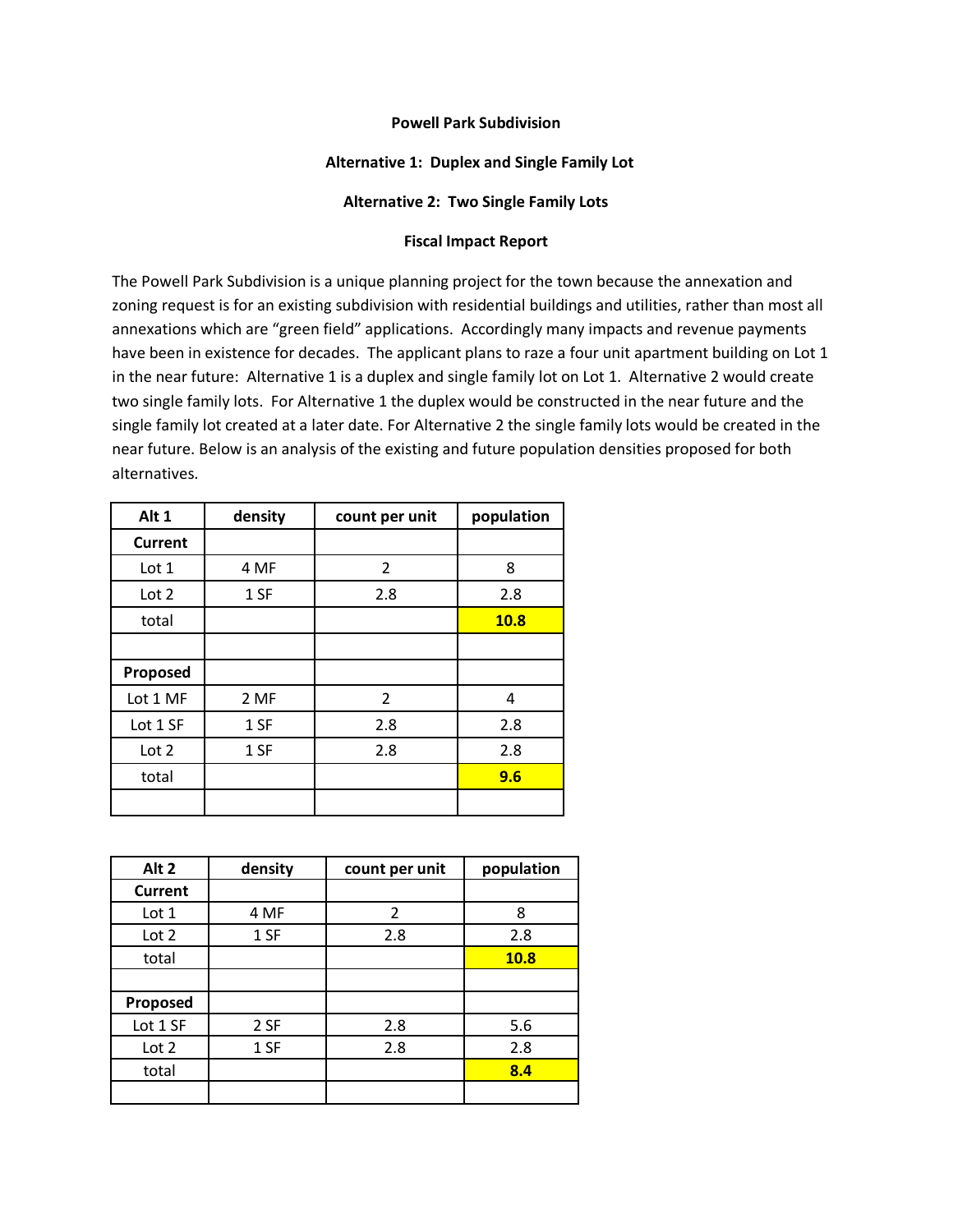The analysis demonstrates population for the redevelopment of the property at nearly the same level as what currently exists. Thus many impacts are not changed, particularly to fire and school special districts. The property is also on town wastewater and the applicant believes a credit for sewer tap fee is appropriate. New impacts to the town responsibilities include water, police, and certain one time fees. The attached spreadsheet outlines revenues to the town, both ongoing and one time fees. Departmental expenses are also estimated. Fees related to special districts are not included because of no new impact and it should be recognized Powell Park has been paying property taxes to the districts for decades.

No new roads are necessary for the project. Violet Lane is currently being maintained by the town. As noted, the property is currently on town sewer and utility billing.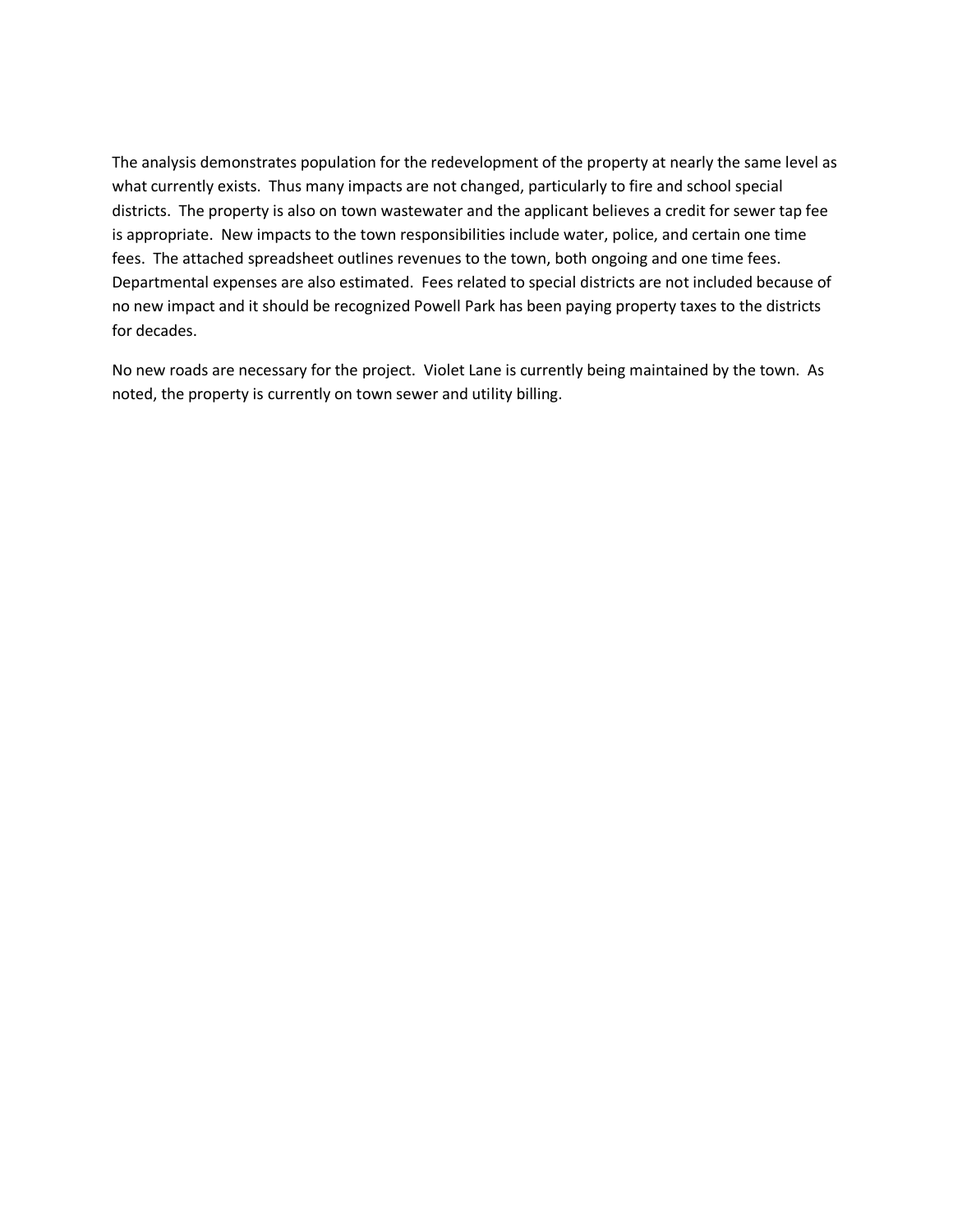**Fiscal Impact Report**

#### **Assumptions**

Lot 1: one manufactured duplex and one single family

**duplex valued at \$560,000; single family at \$700,000**

Lot 2: one single family existing

#### **single family valued at \$900,000**

| <b>GENERAL FUND</b>            | Alternative 1 |                |       | Alternative 2 |                |       |             |                                     |
|--------------------------------|---------------|----------------|-------|---------------|----------------|-------|-------------|-------------------------------------|
| <b>Ongoing Revenues</b>        | Lot 1         | Lot 2          | total | Lot 1         | Lot 2          | total | timing      | notes                               |
| property tax                   | 561           | 277            | 838   | 430           | 277            | 707   | annual      |                                     |
| sales tax                      | 2442          | 814            | 3256  | 1636          | 814            | 2450  | annual      | per Red Mtn. Ranch study            |
| totals                         | 3003          | 1091           | 4094  | 2066          | 1091           | 3157  |             |                                     |
|                                |               |                |       |               |                |       |             |                                     |
| One Time Fee Payment           |               |                |       |               |                |       |             |                                     |
| public safety fee              | 3957          | 1319           |       | 2638          | 1319           | 3957  | final plat  |                                     |
| fire impact fee                | n/a           | n/a            |       | n/a           | n/a            |       |             | assumes no additional impact        |
| school land dedication fee     | n/a           | n/a            |       | n/a           | n/a            |       |             | assumes no additional impact        |
| building permit fee            | 4800          | n/a            |       | 4800          | n/a            | 4800  | bldg permit | assumes duplex manufactured housing |
| totals                         | 8757          | 1319           | 10076 | 7438          | 1319           | 8757  |             |                                     |
|                                |               |                |       |               |                |       |             |                                     |
| <b>Expenses</b>                |               |                |       |               |                |       |             | per household and per RMR study     |
| <b>General Government</b>      | 63.09         | 21.03          |       | 42.06         | 21.03          |       |             | 21.03 per househod                  |
| <b>General Administration</b>  | 363.21        | 121.07         |       | 242.14        | 121.07         |       |             | 121.07 per household                |
| Building, Zoning, Planning     |               |                |       |               |                |       |             | n/a                                 |
| Streets                        | 192           | 64             |       | 128           | 64             |       |             | 64.00 per household                 |
| Engineering                    | 134           | 45             |       | 90            | 45             |       |             | 44.67 per household                 |
| <b>Buildings &amp; Grounds</b> | 434           | 145            |       | 289           | 145            |       |             | 144.55 per household                |
| <b>Public Safety</b>           | 2220          | 740            |       | 1480          | 740            |       |             | 370.36 per household                |
| <b>Municipal Court</b>         | 20            | $\overline{7}$ |       | 14            | $\overline{7}$ |       |             | 6.68 per household                  |
| <b>Information Center</b>      | 97            | 32             |       | 64            | 32             |       |             | 32.31 per household                 |
| Marketing and Events           | 45            | 15             |       | 30            | 15             |       |             | 14.99 per household                 |
| totals                         | 3505          | 1189           | 4694  | 2379          | 1190           | 3569  |             |                                     |

#### **ENTERPRISE FUNDS**

| plant investment fee water | 22357 | 7985  | 15969 | 7985 | bldg permit | non-potable irrigation discount     |
|----------------------------|-------|-------|-------|------|-------------|-------------------------------------|
| plant investment fee sewer |       |       |       |      |             | assumes credit for razed 4 unit apt |
| water fees                 | 126   | 42    | 84    |      | monthly     |                                     |
| sewer fees                 | 186   | 62    | 124   | 62   | monthly     |                                     |
| refise fees                |       | 26    |       |      |             |                                     |
|                            |       |       |       |      |             |                                     |
| <b>CAPITAL FUND</b>        |       |       |       |      |             |                                     |
| use tax                    | 25200 | 15750 | 31500 |      | bldg permit |                                     |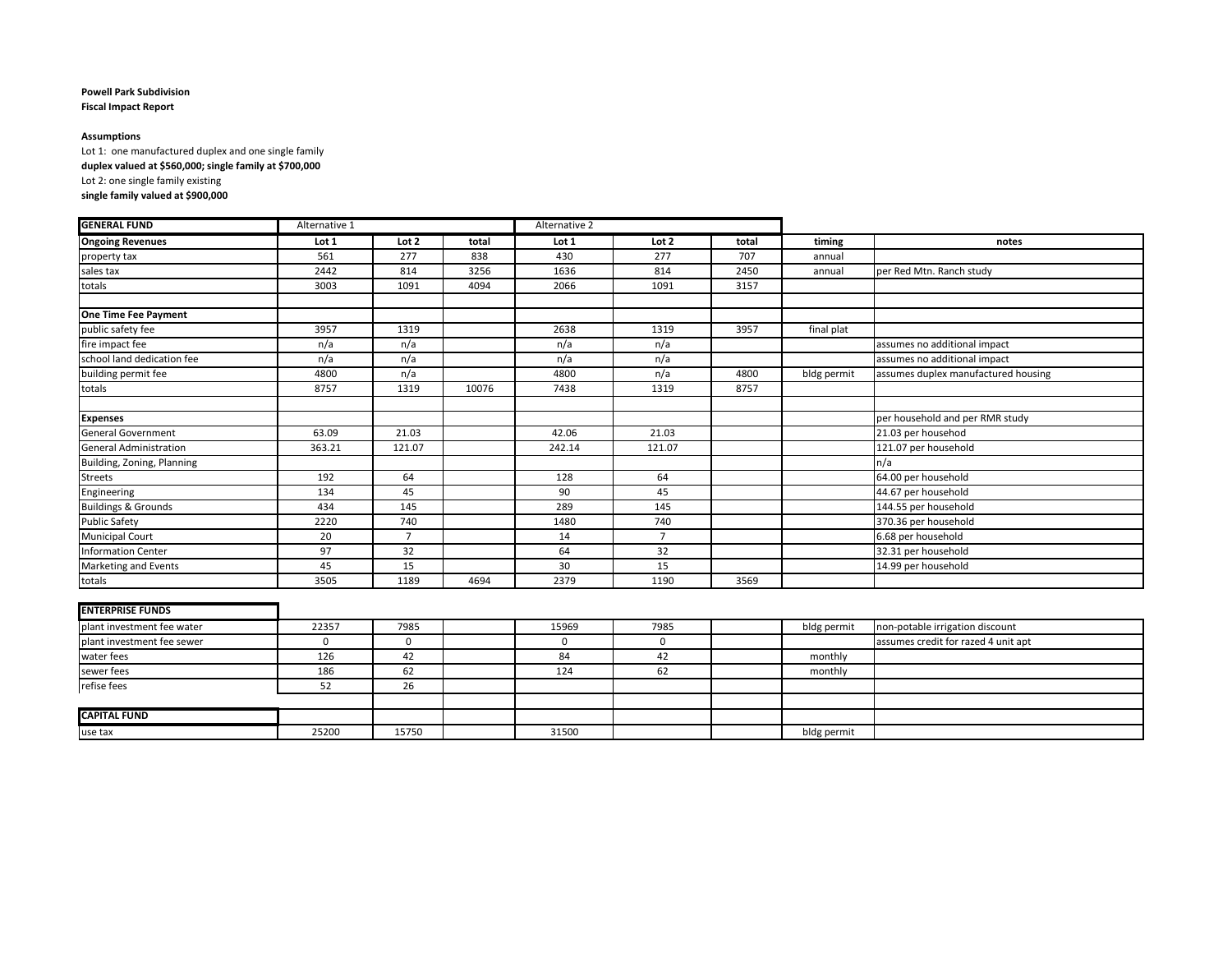# **Impact on Neighboring Properties**

## **In General**

The proposed RM zoning of the Powell Park property will have minimal additional impact to neighboring properties, and concerning two properties, will have significant benefits due to dedications and a nobuild zone. Three neighboring properties exist: the Eagle County Fairgrounds to the north, John and Clara Hardesty (Thermo Dynamics, Inc.) to the east, and Vance and Melissa Carroll to the west.

## **Traffic Impact**

Violet Lane is accessed only by the Powell and Carroll properties. The Powell proposal will have no additional traffic impact in the near term. RM zoning could bring nominal additional traffic in the longer term. Violet Lane is a very low traffic volume roadway.

## **Utilities**

There is no known utility lack of capacity to serve in the Violet Lane neighborhood, other than no existence of natural gas lines.

## **Viewsheds**

Because the Powell proposal includes a no-build zone on the lower bench of the property, both the Fairgrounds and Hardesty property benefit in assuring continued beneficial viewsheds. Future development on Powell property will be closer to the Carroll easterly property line; however, Powell will abide by prevailing yard setback and height standards of the Land Use Code. The Carrolls do have an existing mobile home and garden shed close to the Powell westerly property line.

## **Elimination of Trespass**

Currently fishermen access the Eagle River from the Fairgrounds and use the entirety of the river. The Powells own property to the middle of the river, so currently a trespass issue exists, which the Powells do not enforce. The development proposal includes a fishing easement on Powell property to eliminate the trespass issue.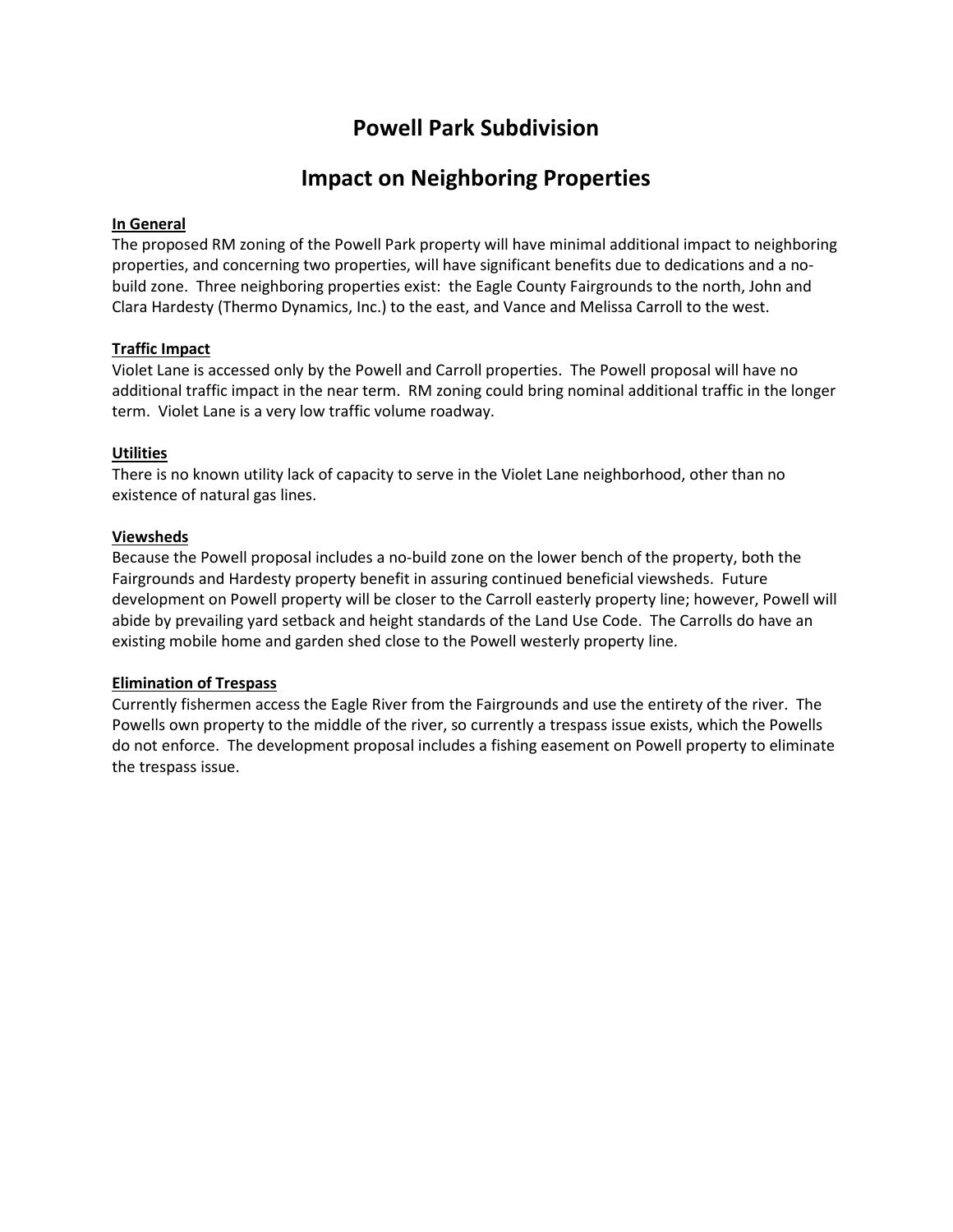### **POWELL PARK SUBDIVISION**

## **IMPACT ON TOWN STREET SYSTEM**

The Powell Park proposal is depicted on the below spreadsheet. The spreadsheet shows both population and traffic per day for current use and the proposed development scenario. Current impact on Violet Lane from Powell Park is 38 trips per day (VTD). Alternative 1 would have slightly less traffic impact at 34 VTD.

Violet Lane is a local street and very low traffic volume. The future development scenario will have no discernable impact on Violet Lane traffic.

It should be noted that Violet Lane is a public crossing across Union Pacific Railroad tracks and leads to the Sylvan Lake roundabout.

| <b>Current</b>   | densities | count per<br>unit | population | vtd |
|------------------|-----------|-------------------|------------|-----|
|                  |           |                   |            |     |
| Lot 1            | 4 MF      | 2                 | 8          | 28  |
| Lot 2            | 1 SF      | 2.8               | 2.8        | 10  |
| total            |           |                   | 10.8       | 38  |
|                  |           |                   |            |     |
| Proposed         |           |                   |            |     |
| Lot 1 MF         | 2 MF      | 2                 | 4          | 14  |
| Lot 1 SF         | 1 SF      | 2.8               | 2.8        | 10  |
| Lot <sub>2</sub> | 1 SF      | 2.8               | 2.8        | 10  |
| total            |           |                   | 9.6        | 34  |

## **Powell Park traffic assessment**

**vehicle trip count** 

 $MF = 7$  per day  $SF = 10$  per day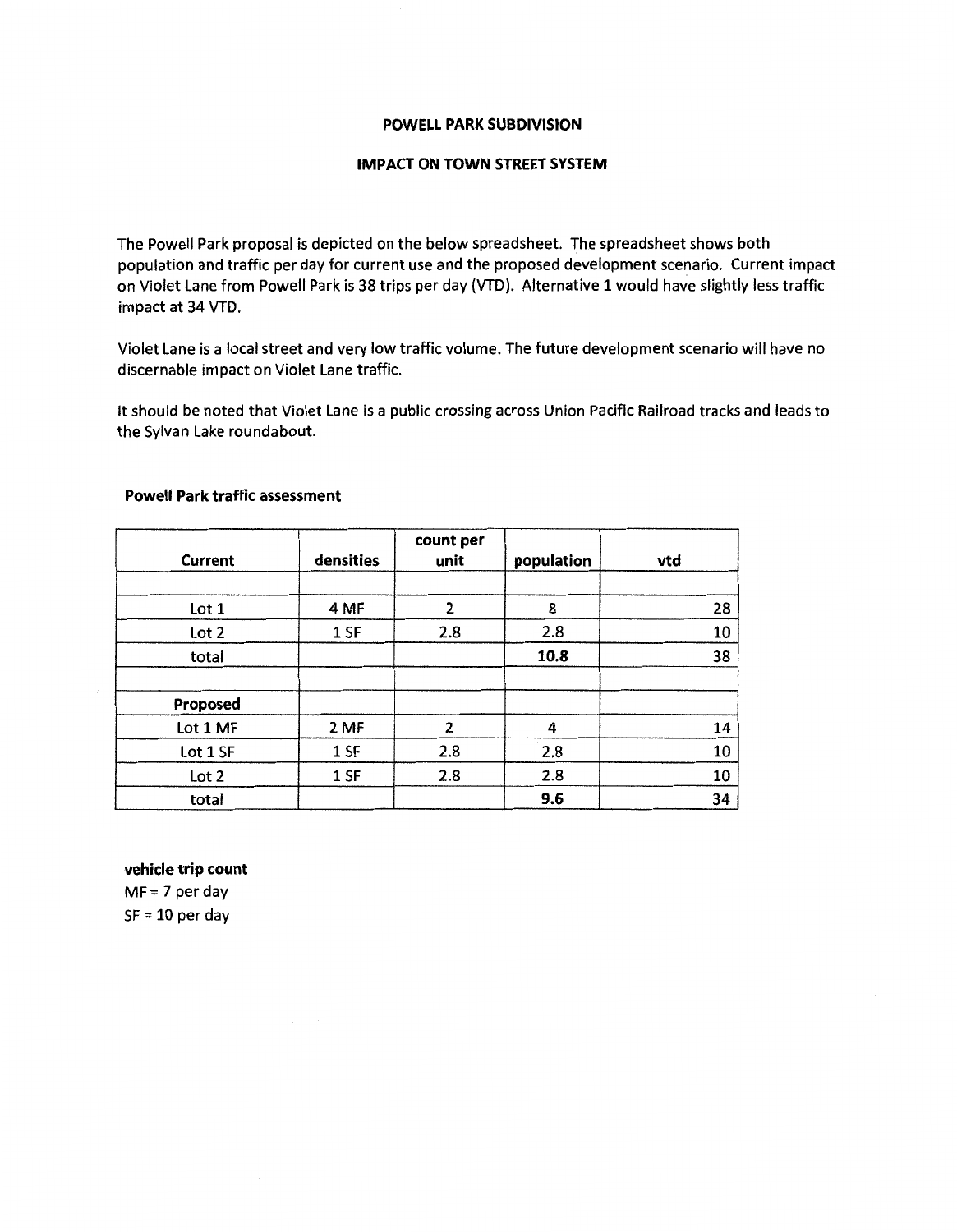#### POWELL PARK SUBDIVISION

### PARKLAND DEDICATION

The applicant owns significant land in the Eagle River. Presently there is no public access on Powell's Eagle River property. Applicant intends to dedicate a public access easement for fishing to the high water mark. The dedication would join with the County's Fairgrounds land which adjoins Powell's property. The dedication can be made during the Preliminary/Final Plat. The dedication of the lands for the Eagle River would be approximately 1.5 acres, which amount greatly exceeds the dedication requirements, as found below. The exact acreage approximating 1.5 acres is to be determined at Final Plat.

Applicant would like to explore with the Town Attorney the use of the river is solely for citizens, and prohibiting commercial operations.

| Current  | densities | count per unit | population | dedication<br>requirement |
|----------|-----------|----------------|------------|---------------------------|
|          |           |                |            | .012 acres/person         |
| Lot 1    | 4 MF      | 2              | 8          |                           |
| Lot 2    | 1 SF      | 2.8            | 2.8        |                           |
| total    |           |                | 10.8       | 0.1296                    |
|          |           |                |            |                           |
| Proposed |           |                |            |                           |
| Lot 1 MF | 2 MF      | 2              |            |                           |
| Lot 1 SF | 1 SF      | 2.8            | 2.8        |                           |
| Lot 2    | 1 SF      | 2.8            | 2.8        |                           |
| total    |           |                | 9.6        | 0.1152                    |

## **Parkland Dedication Requirements**